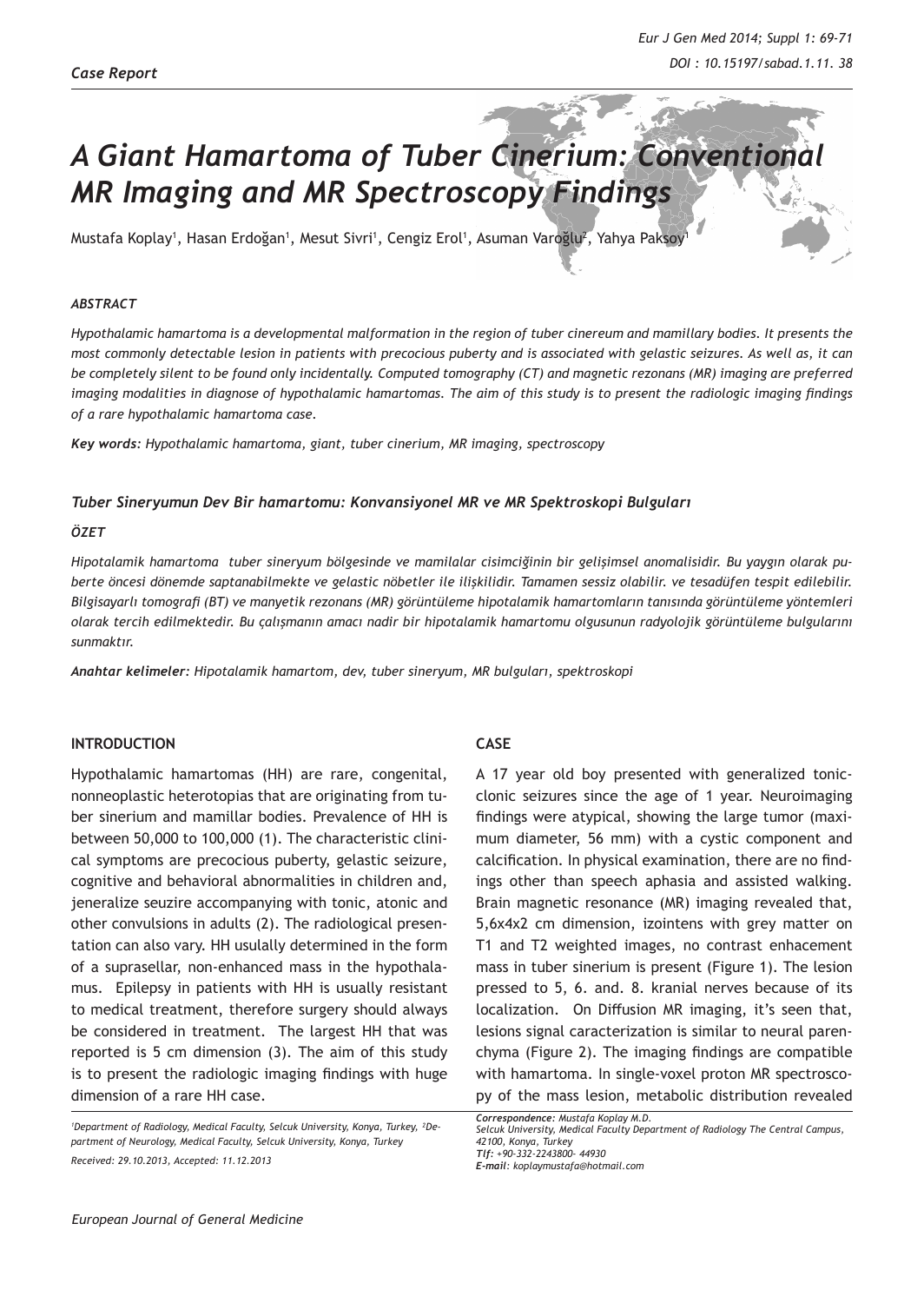

*Figure 1. In axial T1W (a), axial T2W (b), postcontrast axial (c) and coronal (d) T1 weighted images show that giant mass in tuber sinerium. It seems to izointens with* 



*Figure 3. MR spectroscopy of the mass shows metabolic distribution decreased NAA, increased MI, and slightly elevated Cho.*

decreased N-acetylaspartate (NAA), increased myo-inositol (MI), and slightly elevated cholin (Cho) (Figure 3). The patient is followed with medical treatment, surgical treatment was not considered.

## **DISCUSSION**

Hypothalamic hamartomas are relatively rare, nonneoplastic congenital malformations. They may be pedunculated, adjacent to the mamillary bodies or tuber cinerium by a thin stalk, or sessile (4). The character-



*Figure 2. In diffusion weighted images show that lesion signal caracterization is similar to neural parenchyma.*

istic clinical symptoms are precocious puberty, gelastic seizure, cognitive and behavioral abnormalities jeneralize seuzire accompanying with tonic, atonic and other convulsions (5). Seizure is the main neurologic manifestation of HH and gelastic seizures beginning early in life are the classical epileptic presentation. Gelastic seizures are epileptic events characteristic by bouts of laughter and they are rarely diagnosed at onset. They may be mistaken for normal laughter (6).

Computed tomography (CT) and MR imaging are used to diagnose of HH. CT is not sensitive to the presence of the HH. MR imaging is the study of choice for patients with clinical suspicion of HH. These lesions have typically been described as isointense to gray matter on T2-weighted and T1-weighted images (7). The characteristic location, isointensity to normal brain, lack of contrast enhancement of the solid compartment of the mass, the absence of hemorrhage and calcification and absence of change in size and morphology of the mass at the follow-up. In MR spectroscopy, metabolic distribution shows decreased NAA, increased MI, and elevated Cho levels. In literature, the largest HH size is 5 cm (3). HH in our patients is size of 5,6 cm. Classification of the lesion is important for treatment and accuratly predict of it's prognosis. Also type and size of the lesion is important. Precocious puberty is more common in the pedunculated type and <1 cm size of lesion. On the other hand gelastic seizures are more common in the sessile